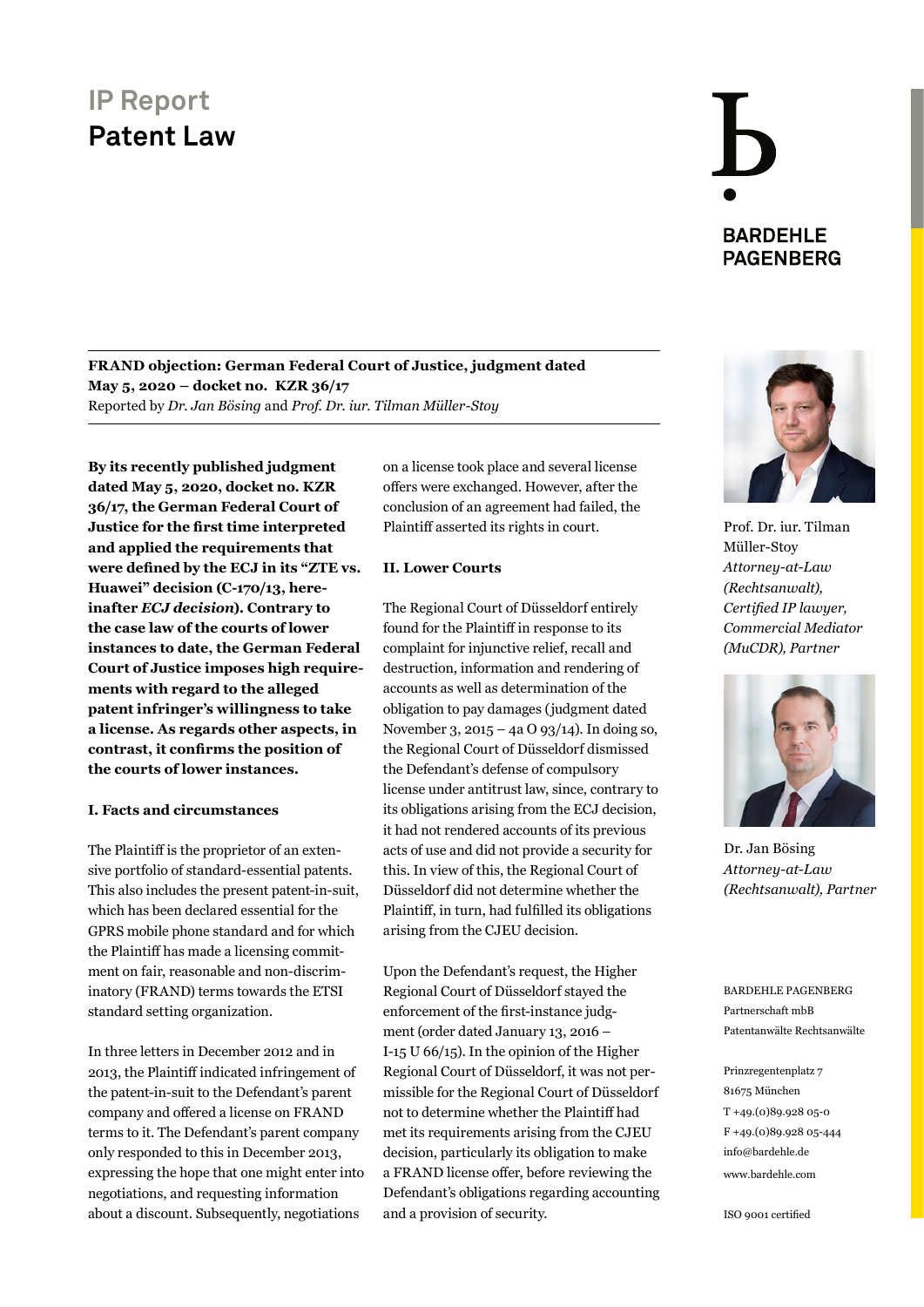# **BARDEHLE PAGENBERG**

In the appellate proceedings, the Higher Regional Court of Düsseldorf confirmed infringement of the patent-in-suit, but partially dismissed the complaint as currently unfounded due to the Defendant's defense of compulsory license under antitrust law (judgment of March 30, 2017 – I-15 U 66/15). The Higher Regional Court of Düsseldorf arrived at the conclusion that the Defendant had sufficiently declared its willingness to take a license, but that the Plaintiff had subsequently not made a license offer on FRAND terms since the Plaintiff's license offer discriminated against the Defendant compared to a third-party licensee.

#### **III. The Decision of the German Federal Court of Justice**

The German Federal Court of Justice confirmed infringement of the patent-in-suit, but dismissed the Defendant's defense of compulsory license under antitrust law and thus reversed the judgment of the Higher Regional Court of Düsseldorf to the extent to which its finding was to the Plaintiff's disadvantage.

As the reason for dismissing the defense of compulsory license under antitrust law, the German Federal Court of Justice stated that the Defendant had not declared its willingness to conclude a license agreement on FRAND terms. For this, the German Federal Court of Justice requires the infringer to clearly and unambiguously declare its willingness to conclude a license agreement on reasonable and non-discriminatory terms to the patent proprietor and to cooperate in the license agreement negotiations in a purposeful manner. The Defendant failed to do so, by not reacting to the Plaintiff's indication of infringement at all at first and later

declaring its willingness to take out a license merely in a non-committal or conditional manner.

Finally, the German Federal Court of Justice also found, in an *obiter dictum*, that the Plaintiff's license offer may possibly have been non-discriminatory according to the findings of the courts of lower instances, since the unequal treatment compared to the third-party licensee may be justified.

#### **IV. Analysis**

In its decision, the Federal Court of Justice addresses a number of questions which have so far been disputed between the different courts of lower instances, specifying the obligations of the parties in the context of a dispute about standard-essential patents.

#### **1. Dominant market position**

The Federal Court of Justice first confirms the established case law according to which a dominant market position is given if a patent is standard-essential and its technical teaching furthermore cannot be substituted by a different technical design of the product (marg. 58). In the view of the Federal Court of Justice, this is the case for the patentin-suit, which is essential for the GPRS standard. In particular, the GPRS standard cannot be substituted by predecessor or successor standards (marg. 59).

The Federal Court of Justice furthermore rejects the Plaintiff's argument that a dominant market position cannot be present because the infringer can use the teaching of the patent, and thus access the market, even without a license. The Federal Court of Justice finds that the market entry barrier is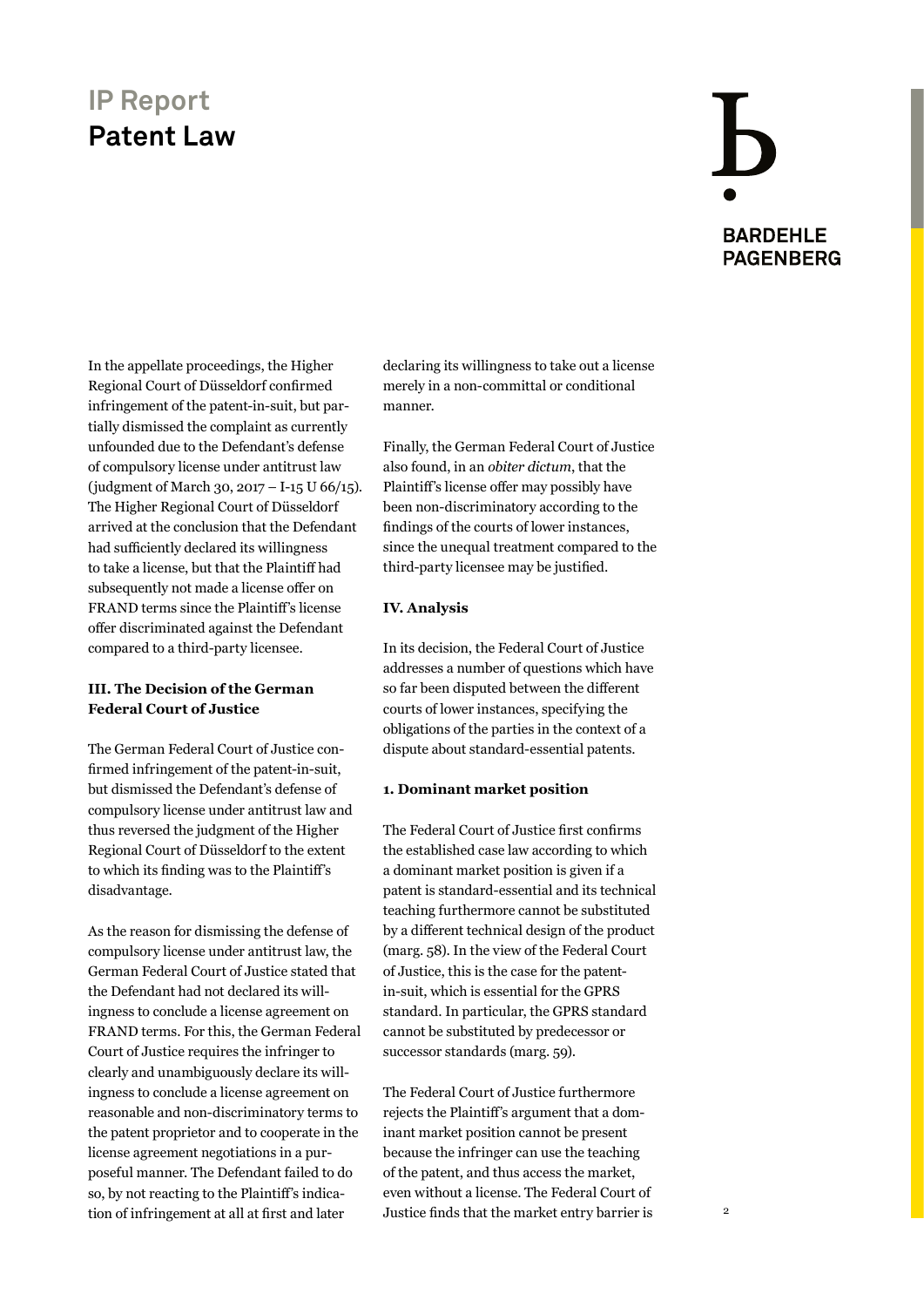## **BARDEHLE PAGENBERG**

already provided by the fact that it is unreasonable for a company to be active on the market without a license (marg. 63).

Finally, the Federal Court of Justice clarifies that the dominant market position ends upon the expiration of the patent (marg. 65).

#### **2. Abuse of the dominant market position**

The Federal Court of Justice first confirms its decision "Orange-Book-Standard", according to which an abuse of a dominant market position is given if the infringer has made an unconditional license offer under terms and conditions which the patent holder cannot reject without violating the prohibition of abuse or discrimination (marg. 71 with reference to BGHZ 180, 312, marg. 27, 29 - Orange-Book-Standard).

With reference to the decision by the European Court of Justice in the case "ZTE vs. Huawei" (C-170/13), the Federal Court of Justice then introduces another situation where the assertion of a SEP can be abusive, namely if the infringer is not yet ready to conclude a license agreement, but the patent proprietor itself has not made sufficient efforts to enable the willing infringer the conclusion of a license agreement on FRAND terms (marg. 72).

On this basis, the Federal Court of Justice comments on several obligations set by the European Court of Justice and specifies them as follows:

#### **a. Notification of infringement by the patent holder**

Concerning the infringement notification, the Federal Court of Justice mainly confirms the current case law of the courts of lower instances:

- It is sufficient for the infringement notification to describe the infringement action and the attacked embodiment (marg. 85).
- Detailed technical or legal explanations are not necessary. The infringer must only be put in the position to evaluate the infringement accusation itself, or by external advice (mar. 85).
- The presentation of the infringement allegation by "claim charts" is generally sufficient, but not mandatory (marg. 85).
- The patent holder can expect the infringer to respond within a short time frame if the provided information is not sufficient to evaluate the infringement accusation (marg. 87).
- It can be sufficient to provide the notification to the parent company of the infringer (marg. 89).

#### **b. Willingness to take a license by the infringer**

Contrary to the previous case law of the court of lower instances, the Federal Court of Justice sets significantly stricter requirements to the infringer's declaration of willingness to take a license. Mere "lip service" is not sufficient in this regard: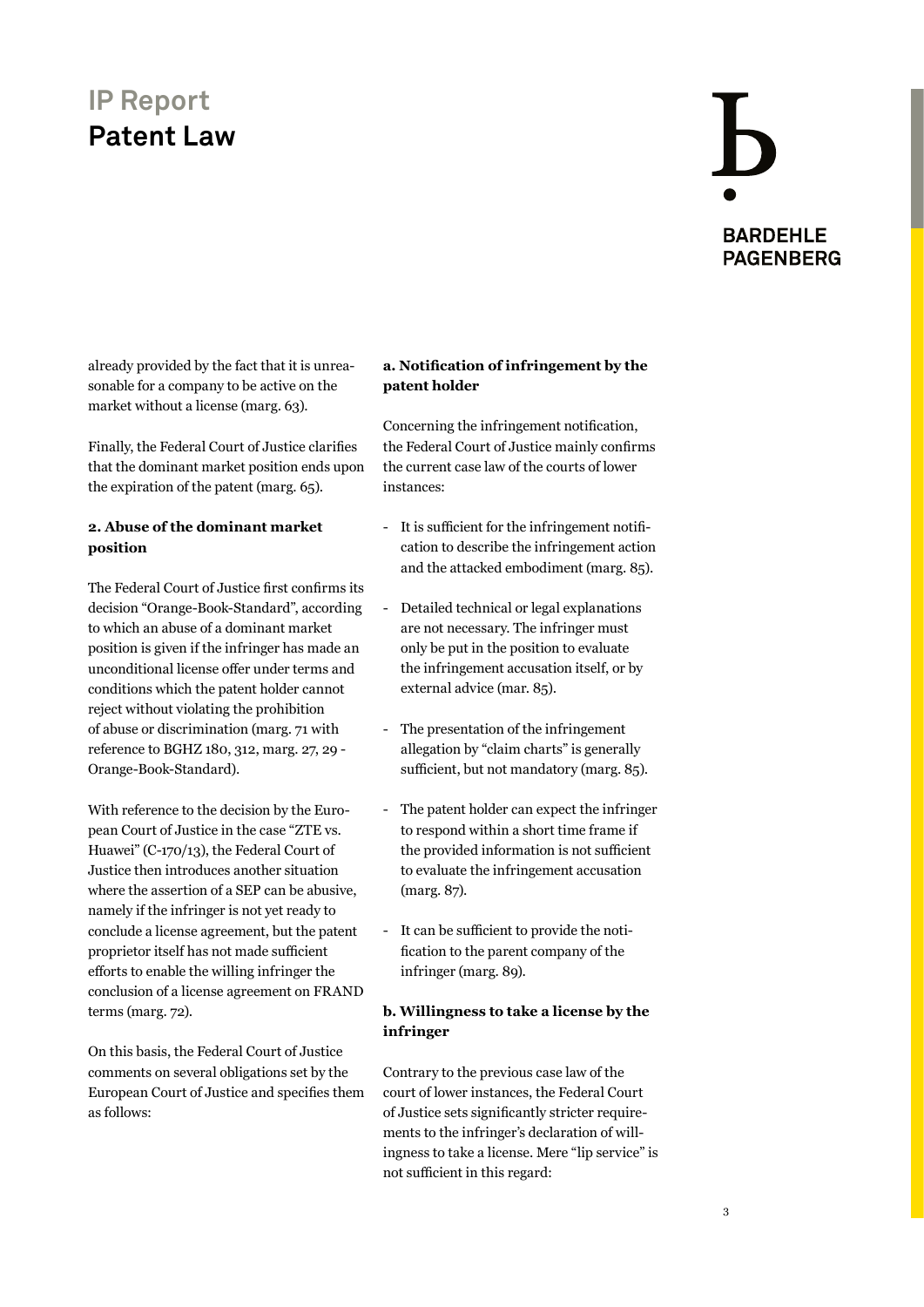## **BARDEHLE PAGENBERG**

- The infringer must clearly and unambiguously declare its willingness to conclude a license agreement under reasonable and non-discriminatory terms and must subsequently contribute to the negotiations with determination (marg. 83).
- The mere consideration of concluding a license agreement or enter into negotiations about it is not sufficient (marg. 83).
- In other words: *"a willing licensee must be one willing to take a FRAND license on whatever terms are in fact FRAND"* (marg. 83 with reference to EWHC, decision dated April 5, 2017, [2017] EWHC 711 (Pat), marg. 708 -Unwired Planet v Huawei).
- While the infringer can reserve the right to challenge the alleged infringement and the validity of the patent-in-suit, it cannot make the willingness to take a license conditional to this (marg. 96).

#### **c. FRAND license offer by the patent holder**

Even though the decision of the Federal Court of Justice did not depend on the Plaintiff's license offer, the Federal Court of Justice also made several general comments in this regard:

- The infringer has the burden of presentation and proof for obstruction or discrimination by the patent holder. The patent holder has the burden of presentation and proof for the justification of a non-equal treatment (marg. 76).
- The patent proprietor may be required to substantiate its license request, to enable

the infringer the verification of the license request (marg. 76).

- A portfolio license offer is harmless, as long as it does not include non-standard-essential patents and the royalties are calculated in a way that does not discriminate a user that only wants to develop a product in a restricted geographic area (marg. 78).
- Negotiations about a worldwide portfolio licenses are common practice and also benefit the user from an efficiency standpoint (marg. 78).
- If the patent proprietor provides a portfolio license offer, the patent proprietor must provide the same information for the portfolio as in the infringement notification for the patent-in-suit, i.e., the patents, the infringement action and the attacked embodiments, but not any further technical or legal details (marg.98).
- The scope, level of detail and timing of the information depends on the individual circum-stances and in particular on the reaction of the infringer (marg. 79).
- The patent proprietor is not generally required to grant licenses to all uses on equal terms. Reasonable terms are generally not objectively defined but are the result of a negotiated market processes. Thus, the serious and determined contribution of the infringer in the negotiations is crucially important (marg. 81).
- The lack of legal enforceability of patents and threatened personal or economical disadvantages can justify the licensing of a portfolio under more beneficial terms (marg. 102).

4